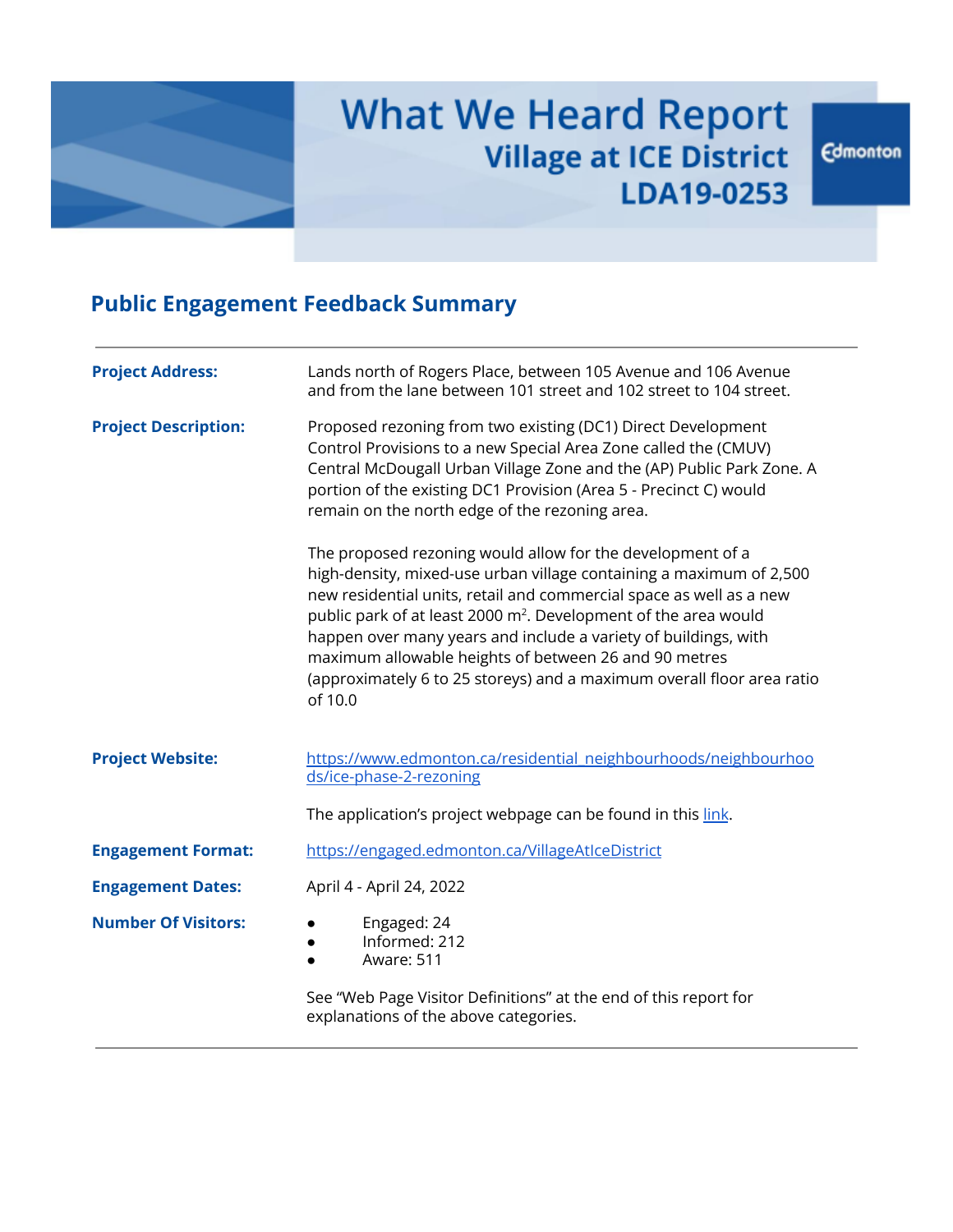# **About This Report**

The information in this report includes summarized feedback received from April 4 - April 24, 2022, through online engagement via the Engaged Edmonton platform and emails submitted directly to the file planner.

The public feedback received will be considered during the planning analysis to ensure the review of the application takes local context into consideration and is as complete as possible. It will also be used to inform conversations with the applicant about potential revisions to the proposal to address concerns or opportunities raised.

This report is shared with all web page visitors who provided their email address for updates on this file. This summary will also be shared with the applicant and the Ward Councilor and will be an Appendix to the Council Report should the application proceed to a Public Hearing.

The planning analysis and how feedback informed that analysis will be summarized in the City's report to City Council if the proposed rezoning goes to a future City Council Public Hearing for a decision. The City's report and finalized version of the applicant's proposal will be posted for public viewing on the City's public hearing agenda approximately three (3) weeks prior to a scheduled public hearing for the file.

# **Engagement Format**

The Engaged Edmonton web page included an overview of the application, information on the development and rezoning process and contact information for the file planner. Two participation tools were available for participants: one to ask questions and one to leave feedback.

The comments are summarized by the main themes below, with the number of times a similar comment was made by participants recorded in brackets following that comment. The questions asked and their answers are also included in this report.

# **Feedback Summary**

This section summarizes the main themes collected.

Number of Responses: 24 In Support: 13 In Opposition: 4 Mixed: 7

The most common **concerns** heard were:

**Displacement of people experiencing houselessness:** Respondents are concerned about how the proposed development might affect this vulnerable population. The intended development does not comprehensively address how they will be accommodated.

The most recurring comments of **support** heard were:

**Mixed-use development and increase in density:** Respondents who provided supportive comments firmly believe that the proposed development will facilitate mixed-use development and increase the density in the downtown area.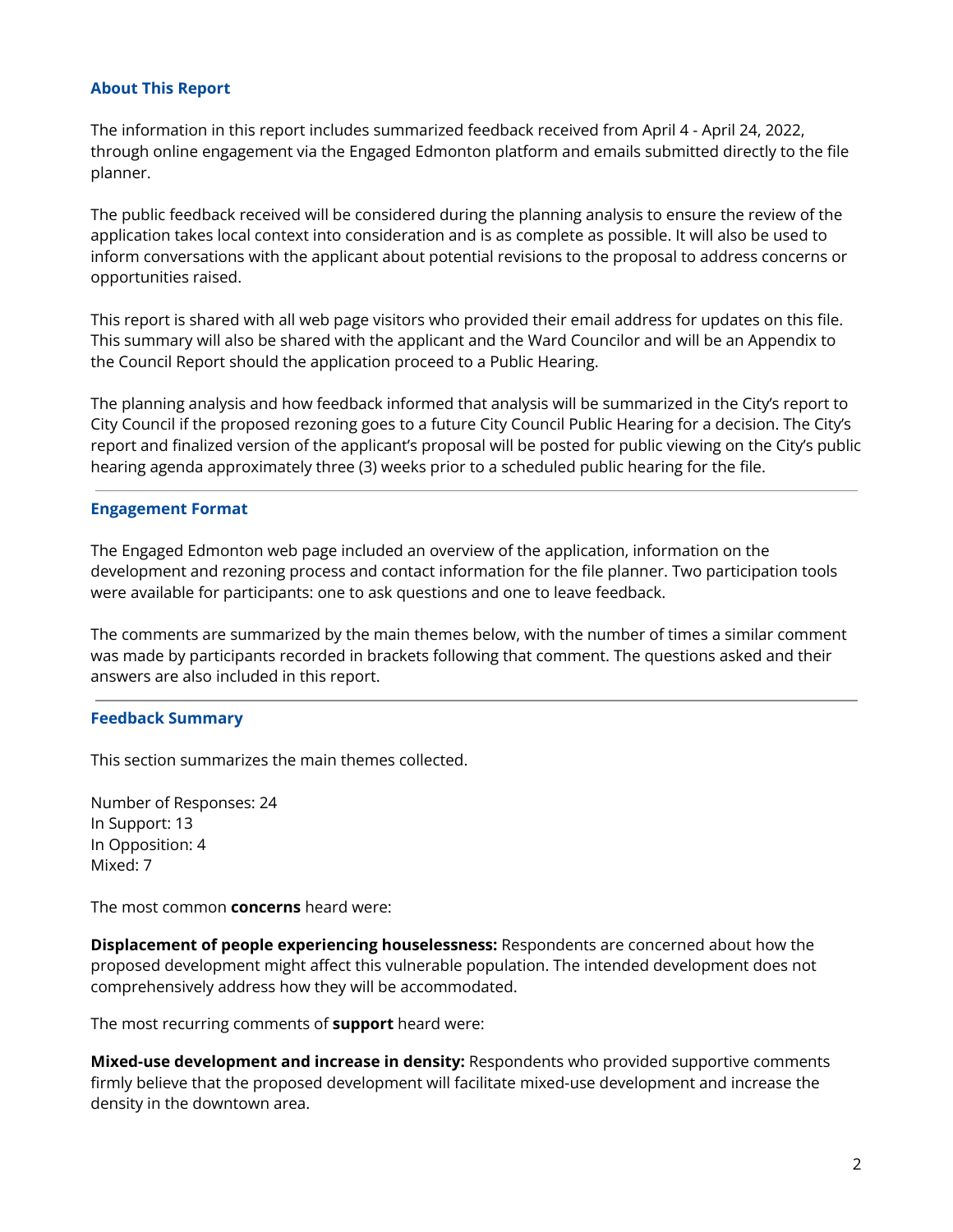**Utilizing Vacant lots:** Respondents believe that the intended development focuses on utilizing vacant parking lots and making the neighbhourhood safe, livable and pedestrian friendly.

# **What We Heard**

The following section includes a summary of collected comments with the number of times a comment was recorded in brackets.

# **Reasons For Opposition**

#### **Affordable Housing/Houselessness**

The intended development does not address affordable housing and houselessness (2x)

## **Other**

- The proposal will not improve pedestrian experience in ICE District (1x)
- Engagement is a "farce" (1x)

#### **Reasons For Support**

- Mixed-use development and increase in density (6x)
- Vibrant, livable and safe neighbourhood (3x)
- Utilizing vacant parking lots in downtown (3x)
- Proximity along the LRT station (3x)
- Pedestrian and bike friendly (3x)
- Entertainment opportunities for downtown residents and MacEwan students (2x)
- Adjacent residential developments will benefit from the proposal (1x)
- A park/gathering space for the residents (1x)

#### **Suggestions For Improvement**

- Collaborate with Boyle Street Community Services and draft a plan to assist the population they service, which can be affected from the proposed development (2x)
- A percentage of taxes generated from new development can be dedicated to new shelter programs supporting the houseless population (2x)
- Greater focus on environmental impacts in the design process (2x)
- If condos are proposed, it should consist of moderate size units, larger units and multiple bedrooms for different household sizes to address the shortage of larger units (2x)
- Some condo options should be dedicated to students and low-income people (2x)
- Half of the residential units should be dedicated to rental units (1x)
- Increase the height at the south end and reduce it on the north end (1x)
- Improve pedestrian experience on 105 ave  $(1x)$
- More retail options should be consider throughout the area, especially on 104 ave (1x)
- No need for more luxury condos or cramped studios and one bedroom apartments (1x)
- 50 per cent affordable housing, including supportive housing, should be included in the proposal  $(1x)$
- Provide low levels of vehicle parking (1x)
- Surrounding bike infrastructure should be upgraded (1x)
- Safe bike lanes and transit connections are needed in the neighbourhood (1x)
- A geoexchange system similar to Blatchford should be included in the proposal (1x)
- A food forest with permaculture principles should be considered (1x)
- Elevated park should be a priority in the first phase of the development  $(1x)$
- Climate resilient and native plant species should be included (1x)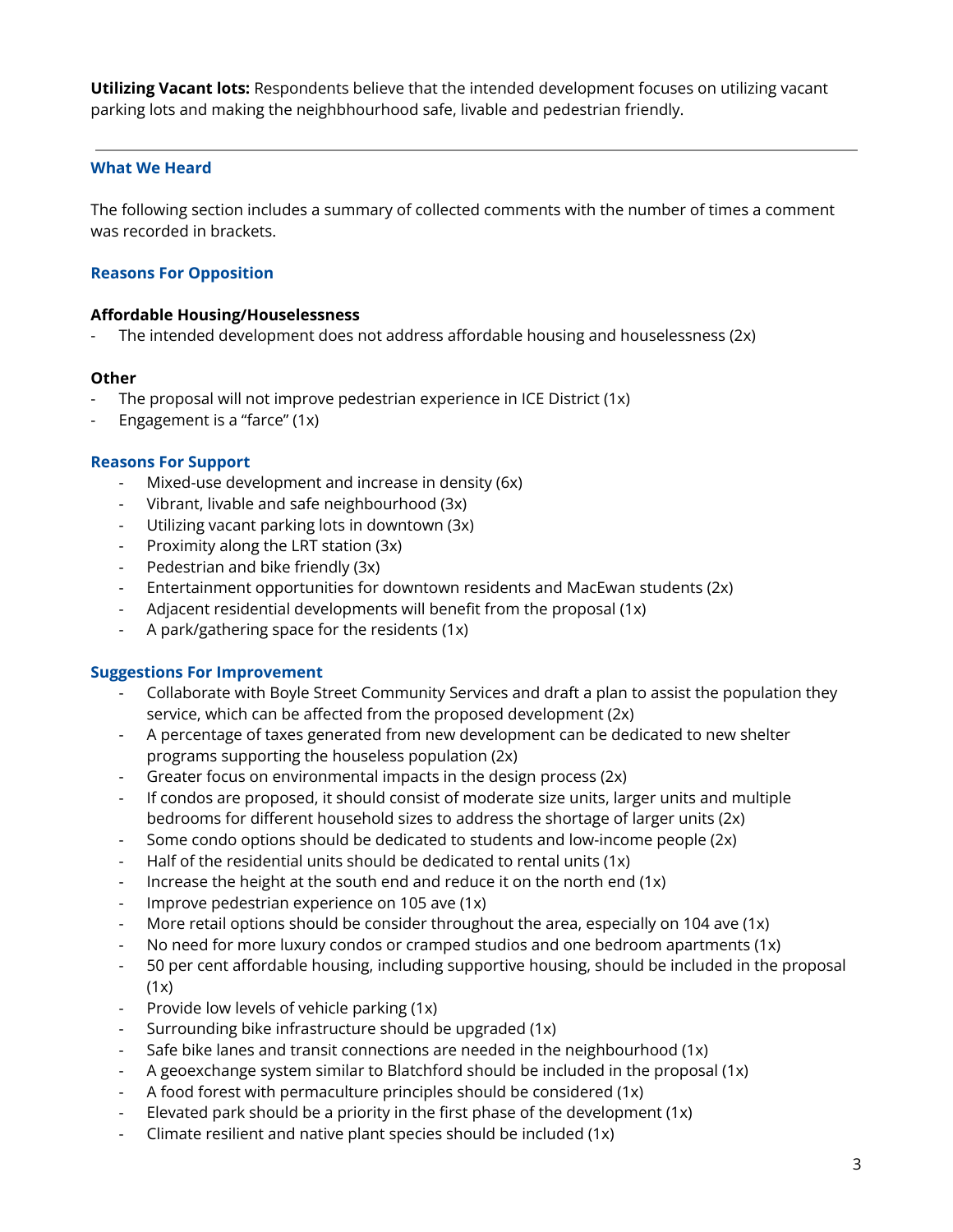- Respect the surrounding area (1x)
- Historical elements should be included in the proposed development (1x)
- Consider public places such as basketball courts and garden/green space with accessible washrooms (1x)

## **Questions & Answers**

# **1. Are vulnerable people being pushed out to make way for this proposal or will they be accommodated?**

The land subject to this rezoning is mostly vacant and not commonly used for any purpose by vulnerable people or anyone else. Some of this vacant land is used for vehicle parking, and there is one small church and one office building that are included in the rezoning area. There are no formal residential uses of the land currently and no buildings that provide services or shelter to vulnerable people. As such, redevelopment of this land is not seen as having any kind of displacement effect in this area.

# **2. Where does this proposal address the Boyle Street Community Center and the people to whom it provides services?**

The Boyle Street Community Services building is outside of the rezoning area and nothing is proposed to change for it or the people it serves with this application.

# **Web Page Visitor Definitions**

#### Aware

An aware visitor, or a visitor that we consider to be 'aware', has made one single visit to the page, but not clicked any further than the main page.

# Informed

An informed visitor has taken the 'next step' from being aware and clicked on something. We now consider the visitor to be informed about the project. This is done because a click suggests interest in the project.

# Engaged

Every visitor that contributes on the page, either by asking questions or leaving a comment, is considered to be 'engaged'.

Engaged and informed are subsets of aware. That means that every engaged visitor is also always informed AND aware. In other words, a visitor cannot be engaged without also being informed AND aware. At the same time, an informed visitor is also always aware.

#### **Next Steps**

The public feedback received will be considered during the planning analysis and will be included in the administration report for City Council. The administration report and finalized version of the applicant's proposal will be posted for public viewing on the City's public [hearing](https://www.edmonton.ca/city_government/council-committee-meetings) agenda website approximately three (3) weeks prior to a scheduled public hearing for the file.